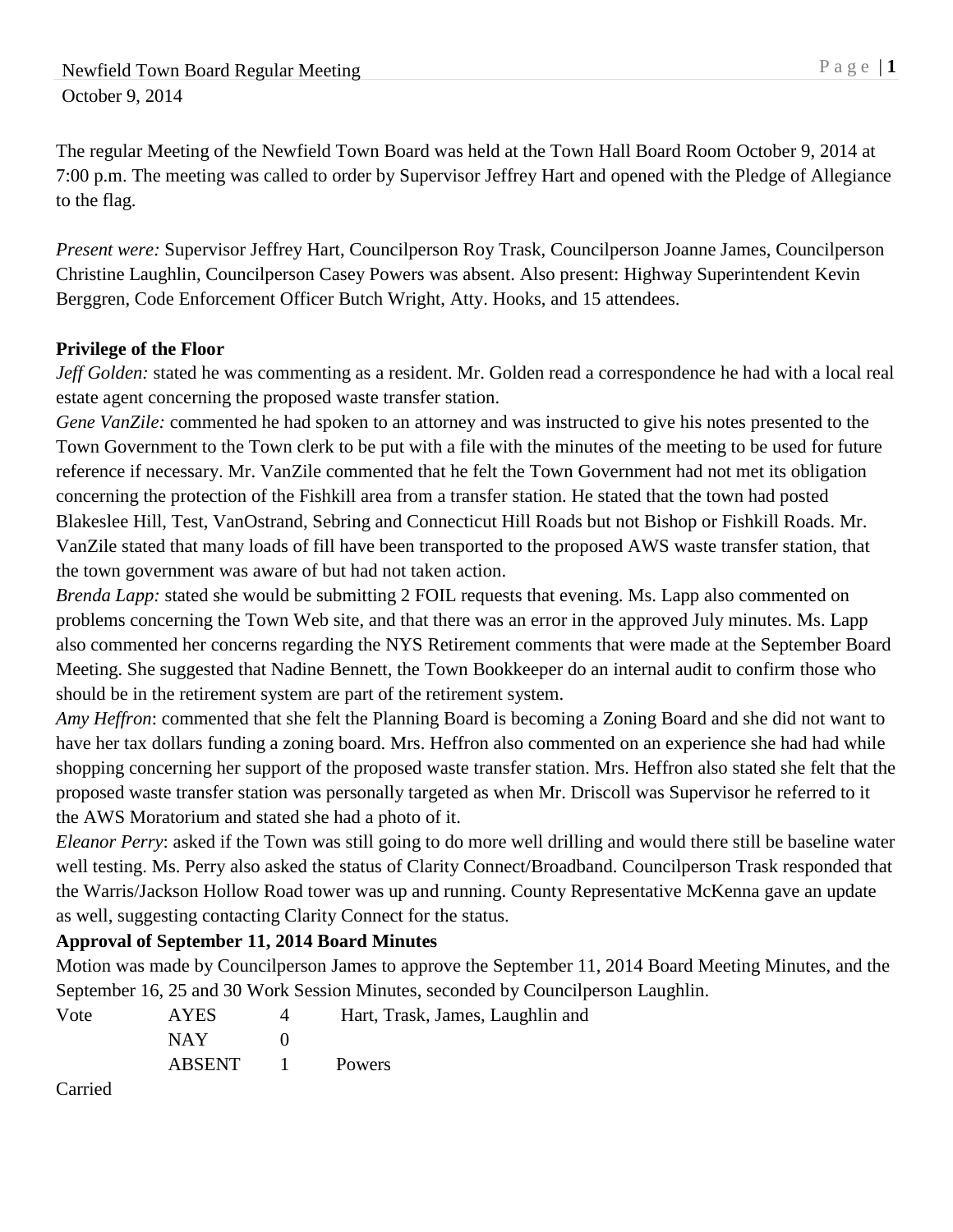#### **Correspondence:**

None

## **Reports:**

*Cemetery Committee*: No report

*Planning Board*: Jeff Golden; reported that he felt the Community Service Group event that was held October 7<sup>th</sup> was a successful and well attended.

*Highway*: Highway Superintendent Kevin Berggren; reported the one way section of Newfield Depot Road was repaved with the help of Lansing and Ithaca. Sand is being brought in for the winter. Superintendent Berggren also reported the Highway Building had been inspected and repairs done to be compliant.

*Code Enforcement*: Code Enforcement Officer Harry Wright; reported on environmental issues that he has been working on.

*Water Sewer*: Water Sewer Manager Robb Brewer was absent

*Recreation*: Recreation Director Reid Hoskins was absent; Supervisor Hart read the Recreation report. *Tompkins County Legislature Report*: Newfield Representative David McKenna; reported that the County Budget presentations had been made to the Legislature and that voting would begin soon. Representative McKenna felt the budget would come in under the tax cap.

*Supervisor*: Supervisor Hart reported that the Town Board has been working very hard to keep the Town budget within the tax cap. He stated he had met with the USGS concerning the well drilling for the aquifer study. The sites for the proposed wells are Millard Hill Road (near Protts Hill Road area), Trumbulls Corners Road (near Blovsky Hill Road) and if there are remaining funds, Test Road. Drilling should begin the first week of November. Supervisor Hart added if residents were interested in base line well water testing to give him their names and he would pass the information to Bill Koppell.

Councilperson Trask commented on the budget process and the difficulty to stay within the tax cap. Councilperson Trask felt the end result each year was the gap was widening with the amount needing to be raised by taxes. The amount to be raised this year is twelve thousand dollars less than last year. He feels that the tax cap is not sustainable over time and at some point there will have to be a large increase in taxes in order to provide the services the town needs.

**New Business** *Discussion and approval of Resolution No. 23-2014 to make budget modifications* Supervisor Hard read proposed **Resolution No. 23-2014** as follows:

**WHEREAS** at the request of the Town Bookkeeper the following budget modifications are requested to be made.

**THEREFORE BE IT RESOLVED** upon agreement by the Town Supervisor and Town Board the following 2014 September budget modifications are approved to be made.

## **HIGHWAY**

Transfer \$8,000.00 from DA5130.2 Machinery, to DA5130.46 Parts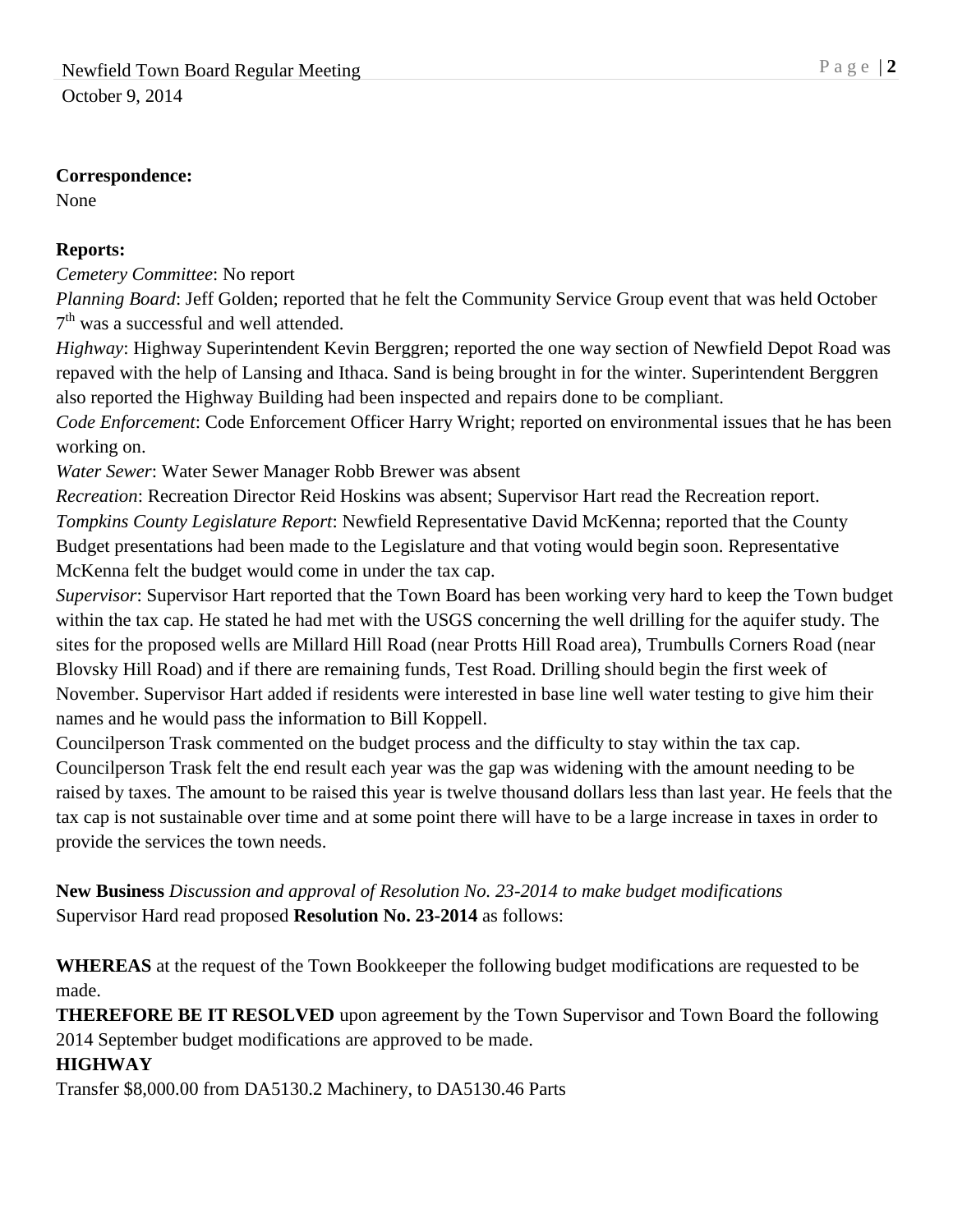## **RECREATION**

Transfer \$103.58 from CR7320.4, Rec. Dir. Contractual, to CR7020.4, Recreation Admin, Contractual Transfer \$1,068.50 from CR7320.4 Rec. Dir. Contractual, to CR7310.4, Youth Program Contractual Transfer \$402.05 from CR7320.1, P.S. Youth Services to CR7310.11 Summer Camp Director Transfer \$238.40 from CR7320.1, P.S. Youth Services to CR7310.13 Camp Counselors

### **GENERAL (KB)**

Transfer \$342.48 from A3310.4, Signage to A5132.499 Garage Misc.

Transfer \$115.19 from A3310.4, Signage to A5132.42 Garage Supplies

#### **WATER 1**

Transfer \$668.01 from SW1-8330.4, Purification to SW1-8310.4 Water Admin Contractual **WATER 11**

Transfer \$747.83 from SW2-8330.4, Purification to SW2-8310.4 Water Admin Contractual Transfer \$432.51 from SW2-8330.4, Purification to SW2-8340.4, Transmission Contractual

Motion was made by Councilperson James to approve the budget modifications, seconded by Councilperson Trask.

| Vote | <b>AYES</b>   | 4 Hart, Trask, James, Laughlin |
|------|---------------|--------------------------------|
|      | NAY           |                                |
|      | <b>ABSENT</b> | 1 Powers                       |

Carried

*Discussion and approval of Resolution No. 24-2014 to levy past due water/sewer bills to the Town and County Taxes*

Supervisor Hart read proposed Resolution No. 24-2014

Discussion: Councilperson James asked if the Town could be assured that the 10% fee to levy the past due water/sewer bills would not affect the tax cap. The Town Clerk stated the State Comptroller's Office had not responded yet to a call made. Clerk Miller Kenerson suggested that that portion of the proposed resolution be removed and added at the November 13<sup>th</sup> meeting if need be.

Motion was made by Councilperson Laughlin to approve removing the 10% fee to levy past due water/sewer to the 2014 Town and County Tax Bills, seconded by Councilperson Trask.

| Vote | AYES          | 4 Hart, Trask, James, Laughlin |
|------|---------------|--------------------------------|
|      | NAY.          |                                |
|      | <b>ABSENT</b> | 1 Powers                       |

Carried

Motion was made by Councilperson James to approve Resolution No. 24-2014 as follows, seconded by Councilperson Trask.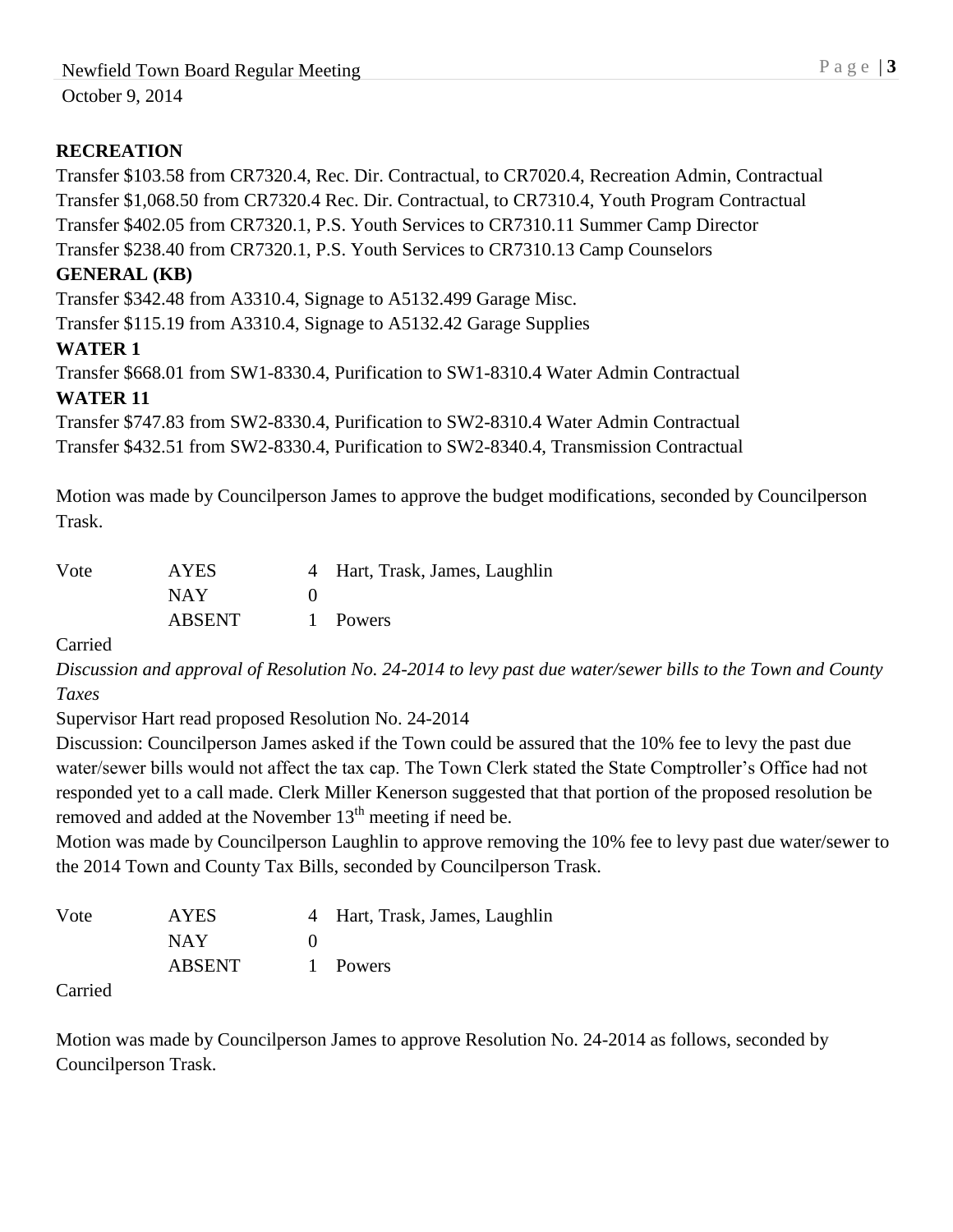**Resolution 24- 2014** Water and Sewer charges on the 2015 Town and County Tax Bills

**WHEREAS**, the Town of Newfield Water and Sewer accounts states on the October bills that any unpaid balance after Nov. 11, 2014 will be levied on the 2015 Town and County tax bills, and

**THEREFORE BE IT RESOLVED** that the tax collector will levy the unpaid Water and Sewer Account charges over 30 days past due on the 2015 Town and County tax bills.

| Vote | <b>AYES</b>   | 4 Hart, Trask, James, Laughlin |
|------|---------------|--------------------------------|
|      | NAY.          |                                |
|      | <b>ABSENT</b> | 1 Powers                       |

*Discussion and approval of the Amendment to change/modify Local Law No 1-1980 Defense of Town Officers and Employees to include the Planning Board.*

Supervisor Hart read the proposed amendment to Local Law No. 1 of 1980 as follows:

### **LOCAL LAW NO. 2 FOR THE YEAR 2014**

A local law amending Local Law #1 for the year 1980 which provides for the defense of town officers and employees.

Be it enacted by the town board of the Town of Newfield, New York, as follows:

Section 1. Purpose and Findings, Local Law #1 for 1980 does not include planning board members within the definitions of employees to be defended and indemnified. The purpose of this Amendment is to add duly appointed planning board members as "employees" subject to being defended and indemnified under the law.

Section 2. Amended Definition of Employees, Section 1 of Local Law #1 of 1980 shall now reads as follows:

Section 1. As used in this local law, unless the context otherwise requires:

(a) The term "employee" shall mean any person holding a position by election, Appointment or employment in the service of the town, but shall not include a volunteer, any person not compensated for his or her service or an independent contractor; provided, however, that a duly appointed member of the planning board shall be included as an "employee" regardless of whether he or she is compensated. The term "employee" shall include a former employee, his or her estate or judicially appointed personal representative; (b) the term "town" shall mean the town of Newfield, New York

Section 3. Except as above amended, all other provisions of Local Law #1 for the year 1980 shall remain in full force and effect.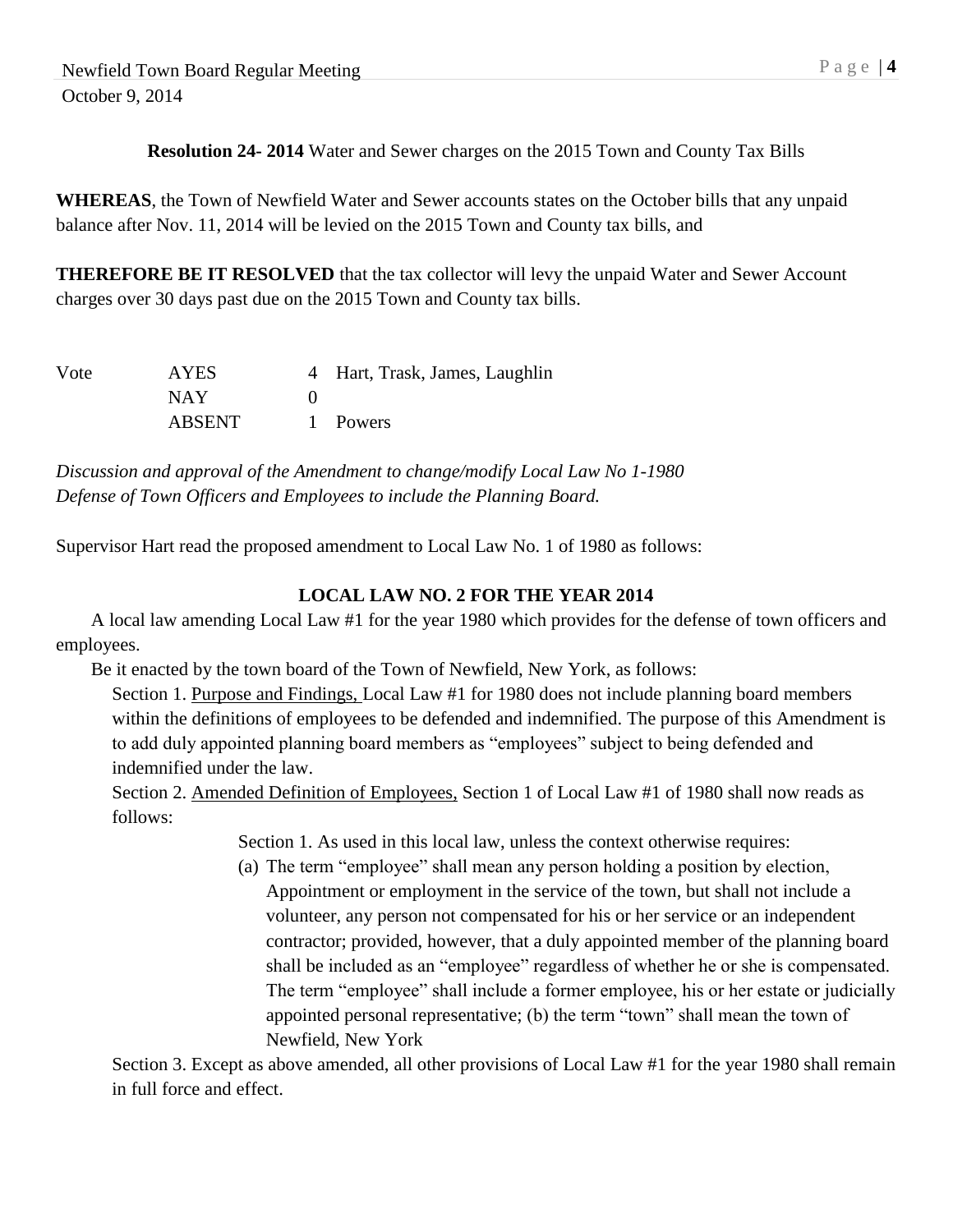Section 4. This local law shall take effect immediately upon filing in the office of the Secretary of State.

Attorney Hooks explained the reasoning for the proposed amendment. Supervisor Hart read proposed Resolution 25-2014 as follows:

### **RESOLUTION 25-2014**

## RESOLUTION TO SCHEDULE A PUBLIC HEARING TO CONSIDER ADOPTION OF A LOCAL LAW TO AMEND LOCAL LAW #1 FOR THE YEAR 1980 WHICH PROVIDES FOR THE DEFENSE OF TOWN OFFICERS AND EMPLOYEES.

WHEREAS Local Law # 1 for 1980 does not include Planning Board Members within the definition of employees to be defended and indemnified,

WHEREAS the purpose of this Amendment is to add appointed Planning Board Members as "employees" subject to being defended and indemnified under the law,

WHEREAS the Amended Definition of Employee shall now read as follows:

Section 1. As used in this local law, unless the content otherwise requires: The term "employee" shall mean any person holding a position by election, appointment, or employment in service of the town, but shall not include volunteer, any person not compensated for his or her serves or an independent contractor; provided, however, that a duly appointed member of the planning board shall be included as an "employee" regardless of whether he or she is compensated the term "employee" shall include a former employee, his or her estate or judicially appointed personal representative. (b) the term "town" shall mean the town of Newfield, New York.

RESOLVED that a public hearing will be scheduled for November 13, 2014 at 7:00 p.m. at the Newfield Town Hall, 166 Main Street, Newfield New York regarding amending Local Law #1 for 1980.

RESOLVED that the Town Clerk be and herby is directed to cause notice of such public hearing to be duly posted and published in accordance with applicable law.

Motion was made by Councilperson Laughlin to convene a Public Hearing to amend Local Law No. 1 of 1980, seconded by Councilperson Trask.

| Vote | <b>AYES</b>   | 4 Hart, Trask, James and Laughlin |
|------|---------------|-----------------------------------|
|      | <b>NAYS</b>   |                                   |
|      | <b>ABSENT</b> | 1 Powers                          |
| __   |               |                                   |

Carried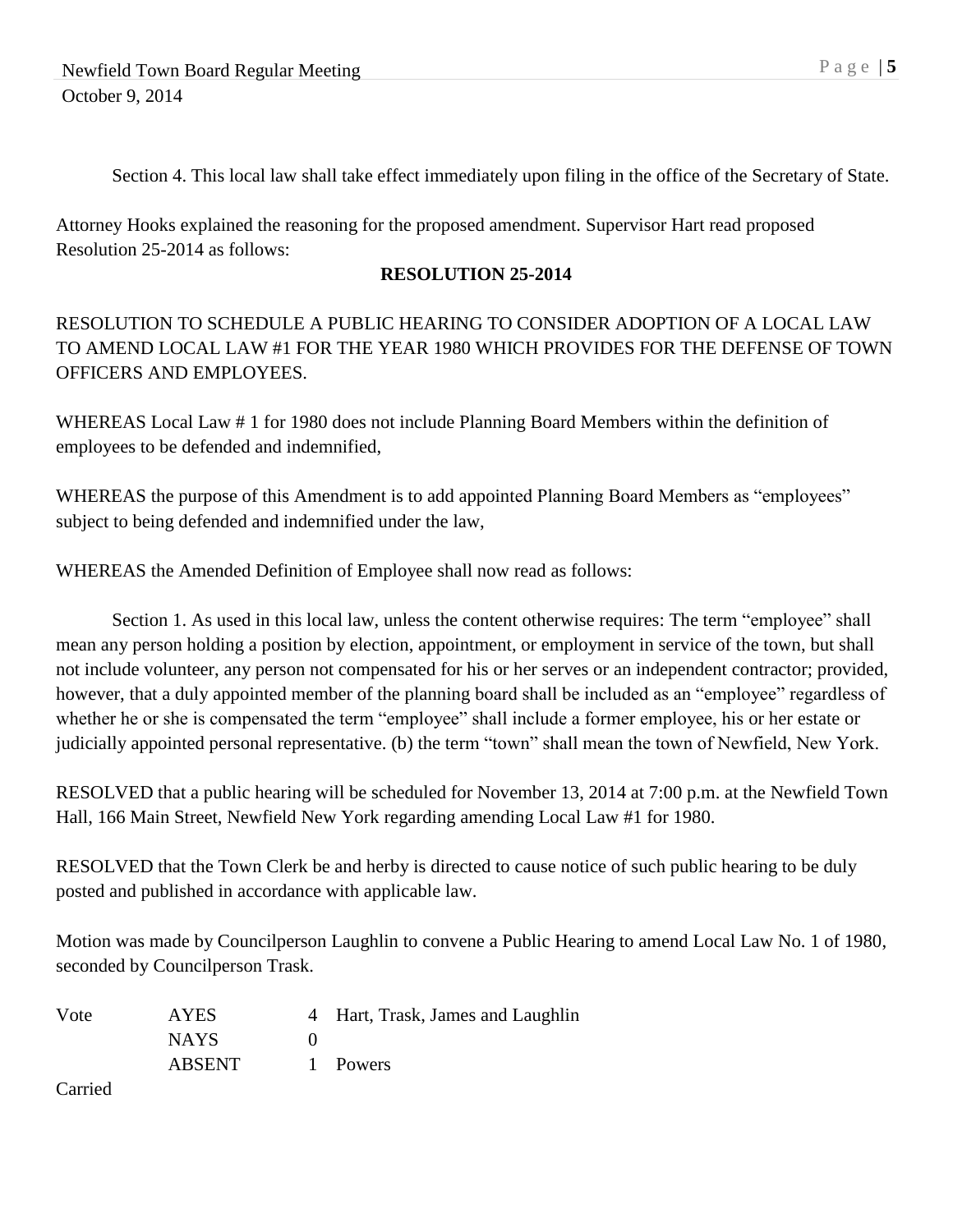*Discussion and Approval to have Frey Well Drilling complete USGS well drilling for 2 possibly 3 wells not to exceed \$14, 708.00.*

Supervisor Hart explained that there were still remaining funds of \$14,708.00 available to be used to complete the well study. Supervisor Hart explained that Frey Well Drilling is being requested from USGS as a special drill bit to be used in order to collect the core samplings required.

Motion was made by Councilperson Laughlin to approve Frey Well Drilling to complete the drilling, seconded by Councilperson James.

| Vote | AYES       | 4 Hart, Trask, James and Laughlin |
|------|------------|-----------------------------------|
|      | <b>NAY</b> |                                   |
|      | ABSENT     | 1 Powers                          |

Carried

Motion was made by Councilperson Laughlin to Convene a Public Hearing November 13, 2014 to override the tax levy limit, seconded by Councilperson James.

| Vote    | <b>AYES</b> | 4 Hart, Trask, James and Laughlin |
|---------|-------------|-----------------------------------|
|         | <b>NAY</b>  |                                   |
|         | ABSENT      | 1 Powers                          |
| Carried |             |                                   |

Motion was made by Councilperson Trask to convene a Public Hearing on the adoption of the Town of Newfield 2015 budget November 13, 2014, seconded by Councilperson Laughlin.

| Vote    | <b>AYES</b> | 4 Hart, Trask, James and Laughlin |
|---------|-------------|-----------------------------------|
|         | NAY.        |                                   |
|         | ABSENT      | 1 Powers                          |
| Carried |             |                                   |

# **Old Business**

#### **Approval of the Payment of the October 2014 Bills**

Motion was made by Councilperson Laughlin to approve the payments, seconded by Councilperson Trask. The Board authorized the payments of the following amounts:

| General Fund           | \$20,555.87 |
|------------------------|-------------|
| <b>Recreation Fund</b> | \$640.40    |
| Highway Fund           | \$5,7611.92 |
| Fire District          | \$88,807.00 |